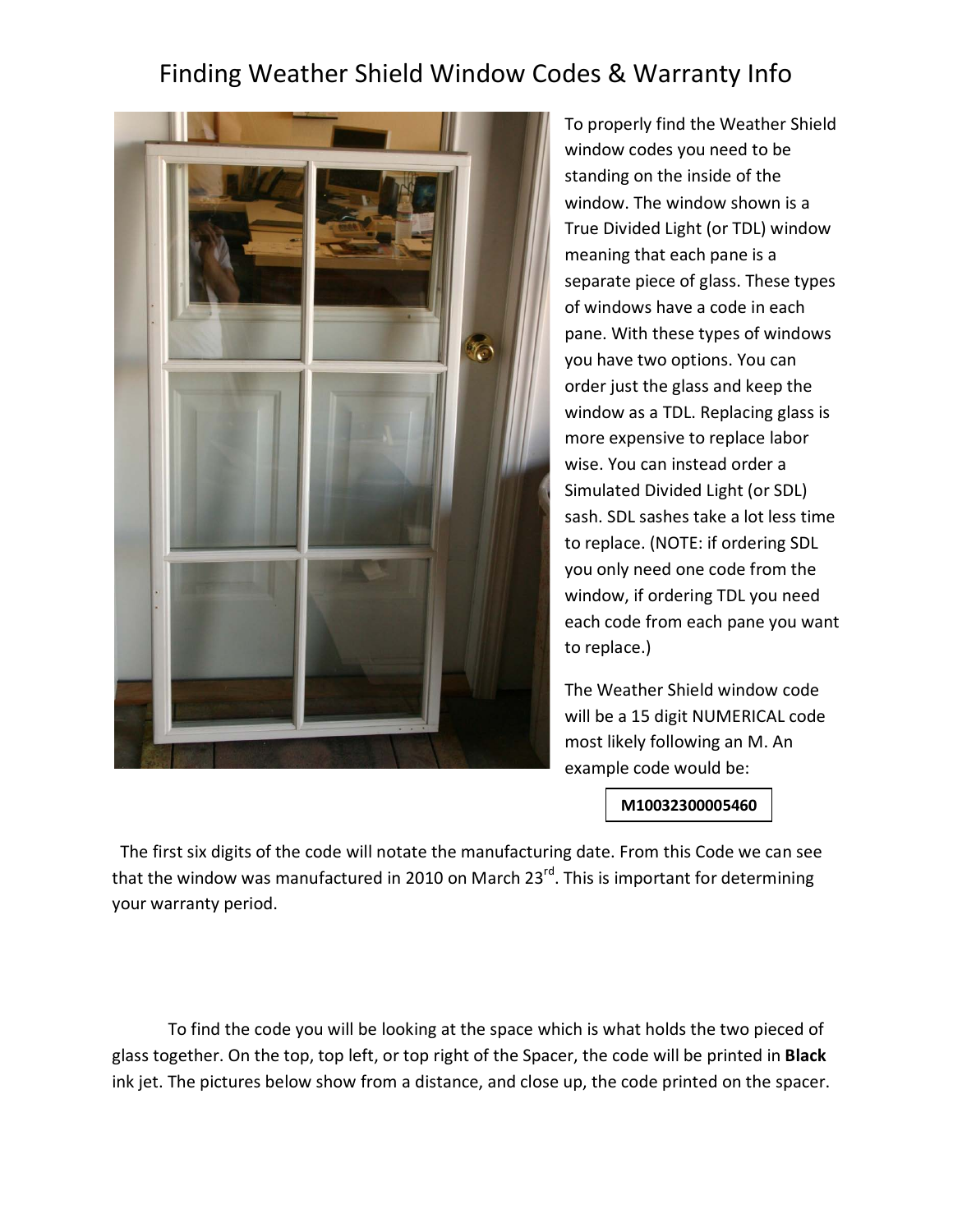## Finding Weather Shield Window Codes & Warranty Info